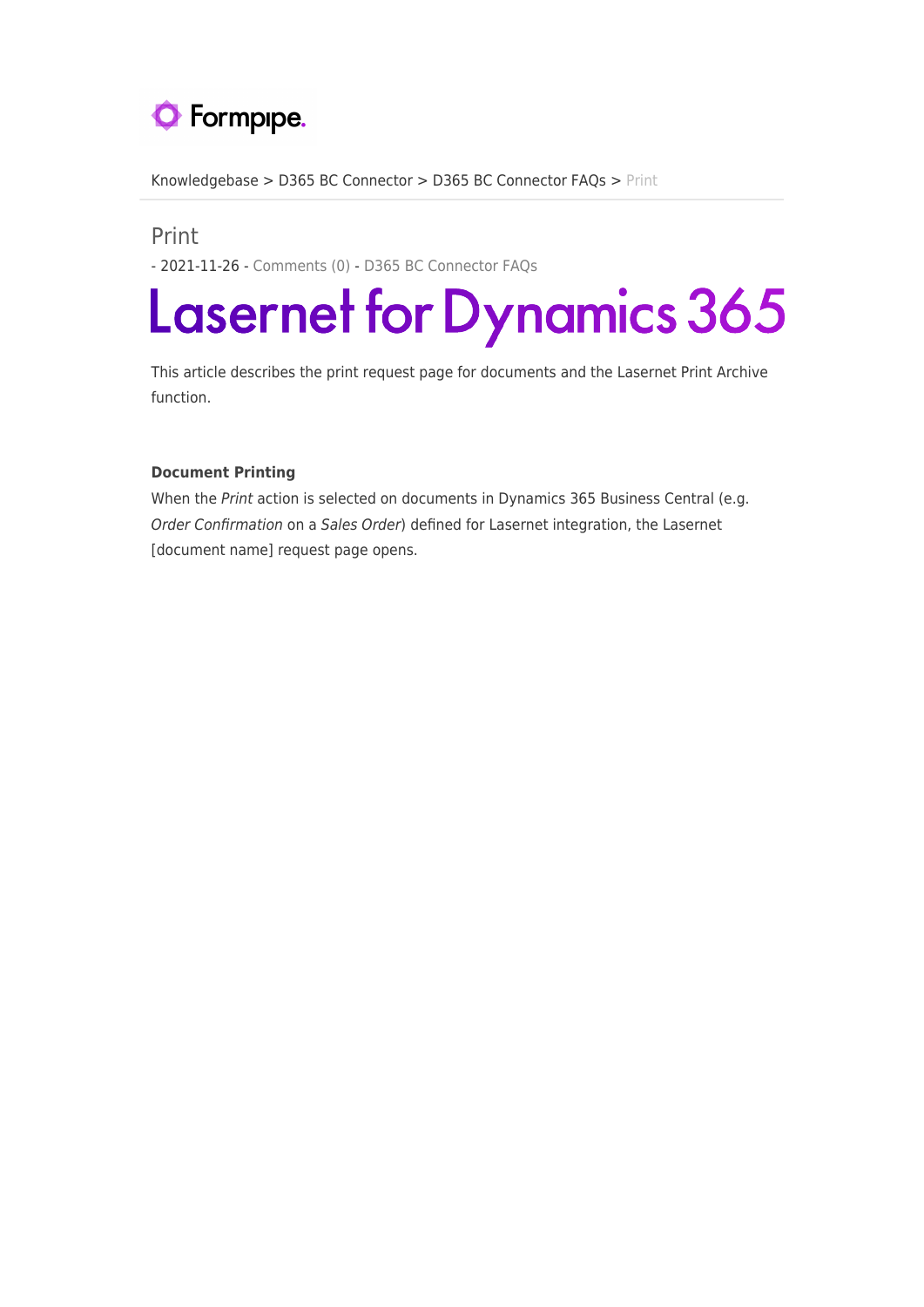| LASERNET ORDER CONFIRMATION    |         |    |        |
|--------------------------------|---------|----|--------|
| Lasernet Option                |         |    |        |
| Lasernet Option                | Preview |    |        |
| <b>Filter: Sales Order</b>     |         |    |        |
| $\times$ No.<br>and a complete | 101001  |    |        |
| × Bill-to Customer No.         | 10000   |    |        |
| X Sell-to Customer No.         |         |    |        |
| $\times$ No. Printed<br>.      |         |    |        |
| $+$ Filter                     |         |    |        |
| Filter totals by:              |         |    |        |
| $+$ Filter                     |         |    |        |
|                                |         |    |        |
|                                |         |    |        |
|                                |         | OK | Cancel |

The Lasernet Option FastTab includes the field that determines what happens when the **OK** button is clicked. The options are:

- Preview Dynamics 365 Business Central waits for Lasernet to generate the PDF and shows it on the user screen. This option requires Acrobat Reader or another PDF viewer.
- Save to PDF Lasernet creates a PDF and returns it to the user PC, where Dynamics 365 Business Central opens a save file window in which the user can choose a name and a folder.
- Print A Print Dialog opens, and a printer can be selected. The printer name is written in the XML file for Lasernet and it is printed on the physical printer.
- Send E-Mail Lasernet sends a document as an e-mail using the address specified in